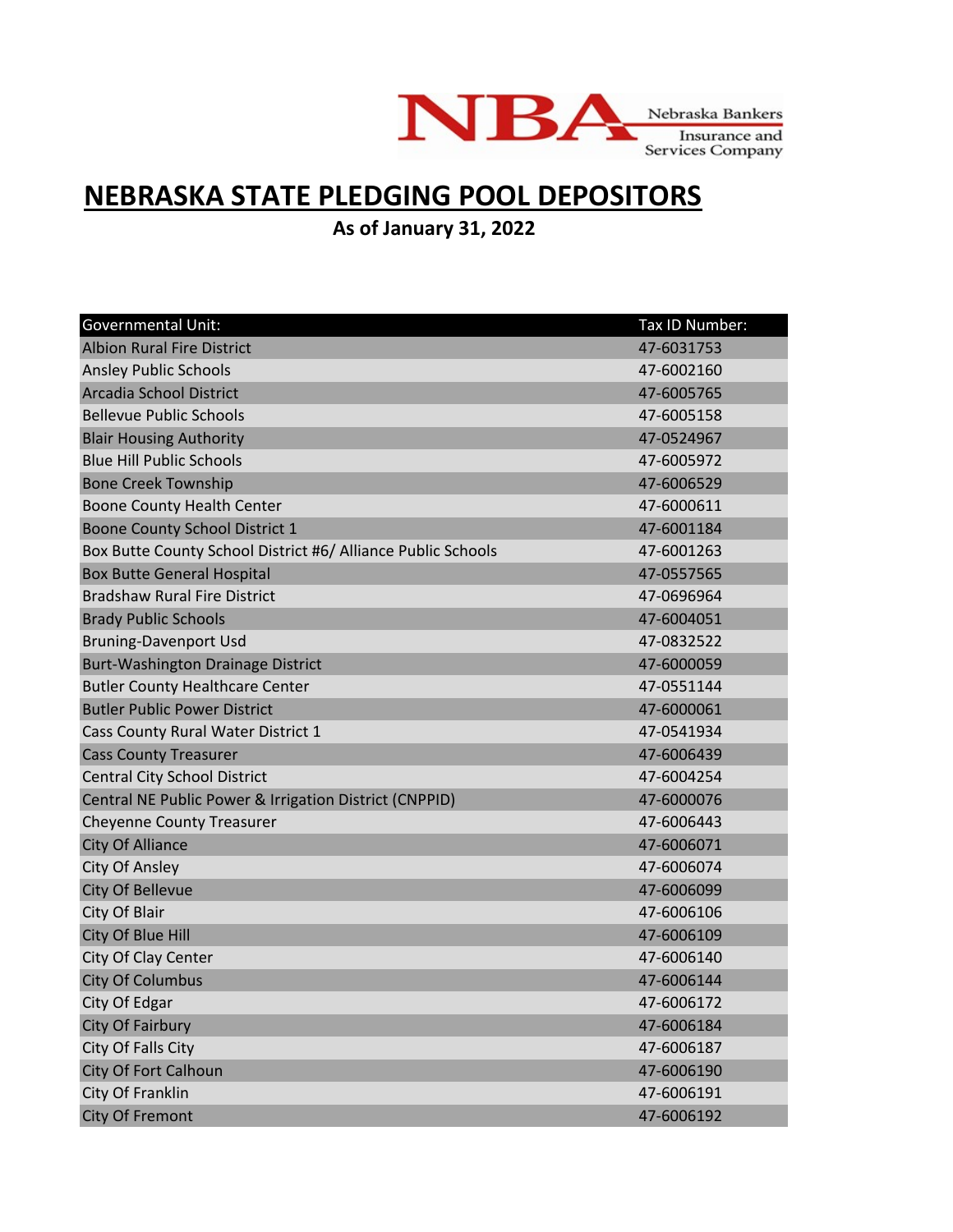| <b>City Of Gothenburg</b>                     | 47-6006204 |
|-----------------------------------------------|------------|
| <b>City Of Grand Island</b>                   | 47-6006205 |
| City Of Harvard                               | 47-6006218 |
| City Of Henderson                             | 47-6006227 |
| City Of Humboldt                              | 47-6006236 |
| City of Kearney                               | 47-6006243 |
| City of McCook                                | 47-6006273 |
| City Of Nebraska City                         | 47-6006287 |
| City Of North Platte                          | 47-6006297 |
| City Of Omaha                                 | 47-6006304 |
| City Of Oshkosh                               | 47-6006311 |
| <b>City Of Papillion</b>                      | 47-6006318 |
| City of Ralston                               | 47-6006335 |
| City Of St Edward                             | 47-6006344 |
| City Of Sutton                                | 47-6006381 |
| <b>City Of Tecumseh</b>                       | 47-6006386 |
| City Of Tekamah                               | 47-6006387 |
| City Of Tilden                                | 47-6006388 |
| City Of Valley                                | 47-6006396 |
| <b>City Of York</b>                           | 47-6006423 |
| <b>Clay County Treasurer</b>                  | 47-6006444 |
| <b>Clearwater Rural Fire District</b>         | 47-0721760 |
| Conestoga School District 56                  | 47-6001670 |
| Cornhusker Public Power District              | 47-6000103 |
| County Of Burt                                | 47-6006437 |
| County Of Lincoln Clerk Of The District Court | 47-6006483 |
| County Of Lincoln School District #1          | 47-6004045 |
| <b>Cross County School District</b>           | 47-0843157 |
| <b>Dawes County Treasurer</b>                 | 47-6006450 |
| <b>Dawson County Treasurer</b>                | 47-6006451 |
| Dawson Public Power District                  | 47-6000131 |
| Dodge County Treasurer/Clerk                  | 47-6006454 |
| Douglas County Housing Authority              | 47-0589729 |
| <b>Douglas County Treasurer</b>               | 47-6006455 |
| Douglas County West Community Schools         | 20-2995793 |
| East Central District Health Department       | 47-0835183 |
| Elkhorn Public School District                | 47-6002635 |
| Elkhorn Valley School District 80             | 47-6004226 |
| <b>Emerson Rural Fire Prot Dist</b>           | 47-0782351 |
| <b>Emerson-Hubbard Community Schools</b>      | 47-6002527 |
| Falls City Public School Dist 56              | 47-6005008 |
| <b>Farwell Irrigation</b>                     | 35-2326332 |
| <b>Fillmore County Hospital</b>               | 47-0529089 |
| <b>Fillmore County Hospital Foundation</b>    | 26-1778815 |
| <b>Fillmore County School District</b>        | 47-0822447 |
| <b>Fillmore County Treasurer/Clerk</b>        | 47-6006457 |
| Fort Calhoun Rural Fire District              | 47-0624527 |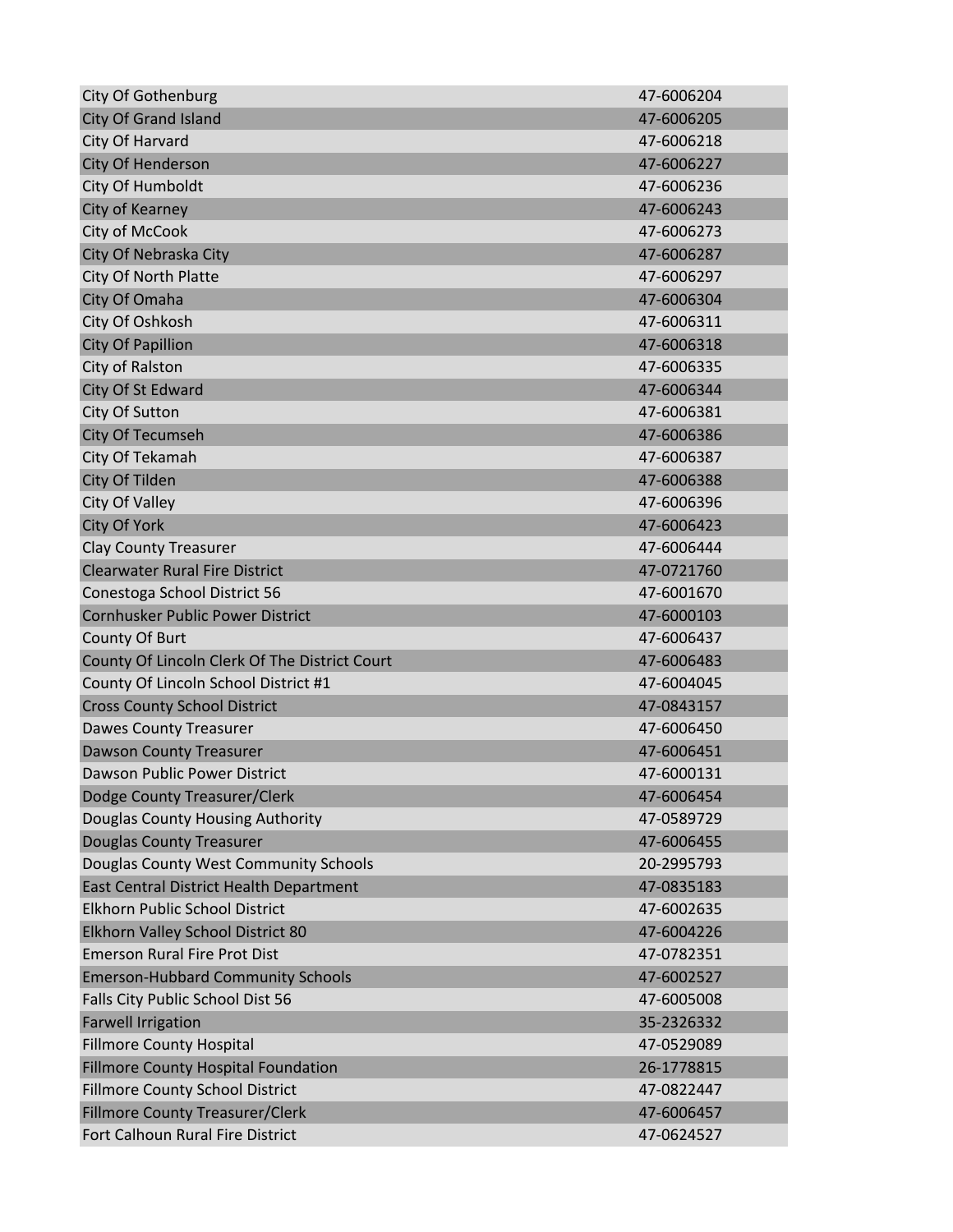| Four Corners Health Department                | 32-0060393 |
|-----------------------------------------------|------------|
| <b>Franklin County Clerk</b>                  | 47-6006458 |
| Franklin County Memorial Hospital             | 47-6007436 |
| <b>Franklin County Treasurer</b>              | 47-6006458 |
| <b>Franklin Public Schools</b>                | 47-6000665 |
| <b>Franklin Rural Fire</b>                    | 47-0647198 |
| <b>Fremont Rural Fire Protection District</b> | 47-6043050 |
| <b>Furnas County Schools</b>                  | 47-0767957 |
| <b>Garden County Schools</b>                  | 47-6003023 |
| <b>Garden County Treasurer</b>                | 47-6006462 |
| <b>Giltner Public Schools</b>                 | 47-6003276 |
| Gothenburg Health                             | 47-0532605 |
| <b>Gothenburg Memorial Hospital</b>           | 47-0532605 |
| <b>Gothenburg Public School</b>               | 47-6002400 |
| <b>Gretna Rural Fire Department</b>           | 47-0657401 |
| <b>Hall County Clerk</b>                      | 47-6006467 |
| <b>Hall County Treasurer</b>                  | 47-6006467 |
| <b>Hamilton County Treasurer</b>              | 47-6006468 |
| <b>Harvard Rest Haven</b>                     | 47-0542526 |
| Harvard School District #11                   | 47-6001968 |
| <b>Heartland Community Schools</b>            | 47-6006060 |
| <b>High Plains Community School</b>           | 47-0832454 |
| <b>Hooker County Treasurer</b>                | 47-6006473 |
| Housing Authority Of Blue Hill                | 47-0485243 |
| <b>Howard County Medical Center</b>           | 47-0681056 |
| Htrs School District 74-0070                  | 47-0843744 |
| <b>Humboldt Housing Authority</b>             | 47-0486812 |
| Jefferson County School District 48-0008      | 47-6003600 |
| Jefferson County Treasurer                    | 47-6006475 |
| Johnson County Central Public Schools         | 47-6003688 |
| <b>Johnson County Hospital</b>                | 47-6000874 |
| <b>Johnson County Treasurer</b>               | 47-6006476 |
| <b>Kearney Public Schools</b>                 | 47-6001393 |
| Lancaster County Treasurer                    | 47-6006482 |
| <b>Lincoln County Imprest</b>                 | 47-6006483 |
| <b>Lincoln County Treasurer</b>               | 47-6006483 |
| <b>Lincoln Housing Authority</b>              | 47-6007170 |
| Little Blue NRD                               | 47-0542713 |
| Loup River Public Power District              | 47-6000241 |
| <b>Maxwell Public Schools</b>                 | 47-6004052 |
| <b>McCook Public Schools</b>                  | 47-6004944 |
| <b>Mccool Rural Fire District</b>             | 47-0667526 |
| <b>Mccool School District 83</b>              | 47-6006053 |
| <b>Mcpherson County Schools</b>               | 47-6004232 |
| <b>Metro Area Planning Agency</b>             | 47-0522862 |
| <b>Metropolitan Utilities District</b>        | 47-6000269 |
| Mid Plains Community College                  | 47-0519583 |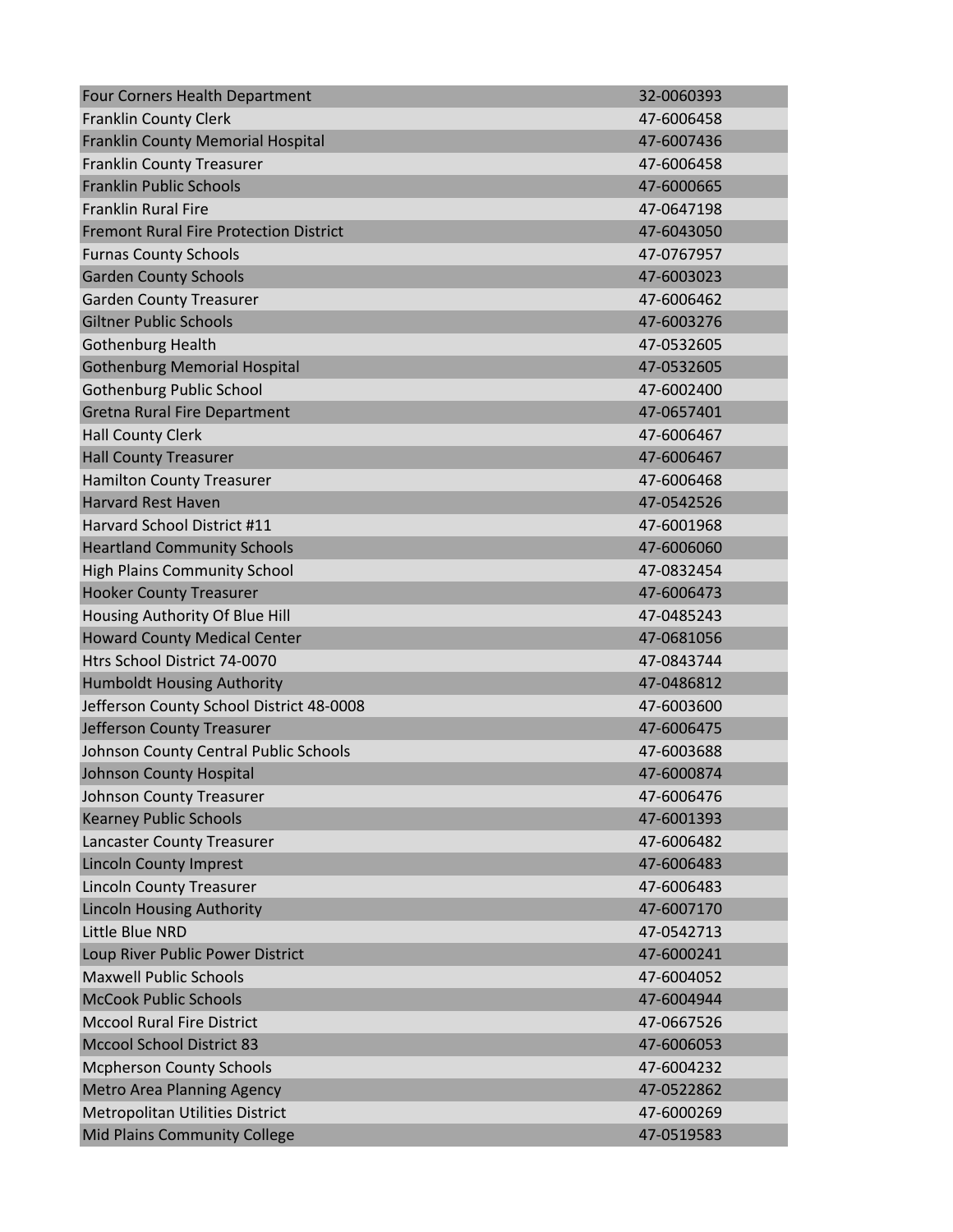| <b>Millard Public Schools</b>                                  | 47-6002642 |
|----------------------------------------------------------------|------------|
| <b>Millard Suburban Fire</b>                                   | 47-0663488 |
| <b>Mullen Hospital District</b>                                | 47-0388355 |
| <b>Mullen School District</b>                                  | 47-6007423 |
| <b>Murray Rural Fire</b>                                       | 47-0660641 |
| Nebraska City Rural Fire                                       | 47-6078838 |
| Nebraska Cooperative Government                                | 47-0742330 |
| Nebraska State Treasurer                                       | 47-0491233 |
| Nemaha Natural Resources District                              | 47-0542968 |
| <b>Norris Public Power</b>                                     | 47-6000349 |
| North Platte Airport Authority                                 | 47-0492732 |
| <b>Northeast Community College</b>                             | 47-0524851 |
| Olive Township                                                 | 47-6006560 |
| <b>Omaha Douglas County Public Building Commission</b>         | 47-0608107 |
| Papillion Lavista School                                       | 47-6005159 |
| <b>Perennial Rural Ppd</b>                                     | 47-6000562 |
| Platte County Nebraska - Treasurer                             | 47-6006498 |
| Platte County Nebraska-Clerk                                   | 47-6006498 |
| Platte County School District #1 (Aka Columbus Public Schools) | 47-6004811 |
| Polk County Public Power District                              | 47-6000410 |
| <b>Railroad Transportation</b>                                 | 47-0539398 |
| <b>Red Cloud Schools</b>                                       | 47-6005937 |
| Red Willow County Clerk of Court                               | 47-6006500 |
| <b>Red Willow County Treasurer</b>                             | 47-6006500 |
| <b>Regional West Garden County</b>                             | 39-1904975 |
| Richardson County Rural Water                                  | 23-7152437 |
| <b>Richardson County Treasurer</b>                             | 47-6006501 |
| <b>Rising City Rural Fire</b>                                  | 81-1642729 |
| <b>Rock County Public Schools</b>                              | 47-6005037 |
| <b>Rock County Treasurer</b>                                   | 47-6006502 |
| <b>Sarpy County Treasurer</b>                                  | 47-6006504 |
| Saunders Co School District 107                                | 47-6005289 |
| School District #1 Blair                                       | 47-6005804 |
| School District #3 Ft Calhoun                                  | 47-6005807 |
| School District 71-005 (Lakeview Community Schools)            | 47-0525658 |
| <b>Scottsbluff County Treasurer</b>                            | 47-6006506 |
| <b>Shelton Rural Fire</b>                                      | 47-0695562 |
| <b>Silver Lake Schools</b>                                     | 47-0698679 |
| <b>Sioux County Schools</b>                                    | 47-6005543 |
| Solid Waste Agency of Northwest Nebraska                       | 47-0759264 |
| South Central NE USD                                           | 47-0832364 |
| <b>St Edward Rural Fire</b>                                    | 45-1826261 |
| St Edward School District 17                                   | 47-6001197 |
| <b>Stanton Health Care Center</b>                              | 47-0522636 |
| <b>Stromsburg Rural Fire Dist</b>                              | 47-0728651 |
| <b>Summerland Public School</b>                                | 84-4159273 |
| <b>Sutton School District 2</b>                                | 47-6001962 |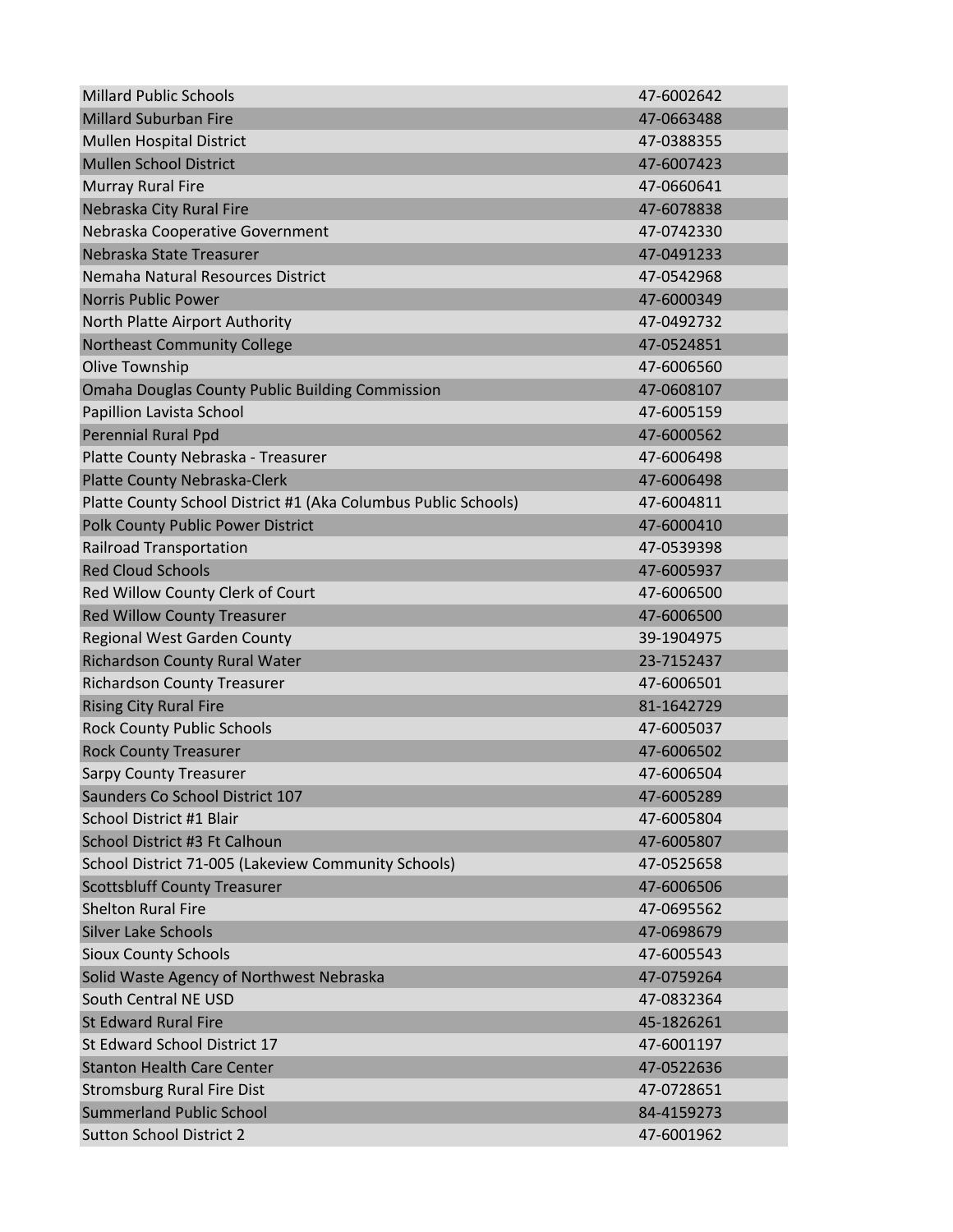| <b>Tekamah Airport Authority</b>          | 47-0663344 |
|-------------------------------------------|------------|
| Tekamah Herman School District #1         | 47-6001482 |
| Thirty Mile Irrigation District           | 46-3946728 |
| Transit Authority Of The City Of Omaha    | 47-0542132 |
| <b>Upper Big Blue NRD</b>                 | 47-0542715 |
| Valley Suburban Fire                      | 47-0728997 |
| Village Of Arcadia                        | 47-6006076 |
| Village of Bennet                         | 47-0485932 |
| Village Of Bradshaw                       | 47-6006111 |
| Village Of Brainard                       | 47-6006113 |
| <b>Village Of Campbell</b>                | 47-6007114 |
| Village of Clearwater                     | 47-6006141 |
| Village of Cortland                       | 47-0602495 |
| Village Of Davenport                      | 47-6004226 |
| <b>Village of Dodge</b>                   | 47-6006169 |
| Village Of Duncan                         | 47-0482755 |
| <b>Village Of Dwight</b>                  | 47-0613057 |
| Village Of Elk Creek                      | 47-0563255 |
| Village Of Elwood                         | 47-6006178 |
| Village Of Emerson                        | 47-6006179 |
| <b>Village Of Giltner</b>                 | 47-6006201 |
| <b>Village Of Glenvil</b>                 | 47-6006202 |
| <b>Village Of Greeley</b>                 | 47-6006208 |
| Village of Hemingford                     | 47-6006225 |
| Village Of Herman                         | 47-6006228 |
| Village Of Kennard                        | 47-0563828 |
| <b>Village Of Marquette</b>               | 47-0497660 |
| Village Of Mccool Jct                     | 47-0486447 |
| Village Of Mullen                         | 47-6006286 |
| Village of Murray                         | 47-0589854 |
| <b>Village of North Loup</b>              | 47-6006296 |
| Village Of Ong                            | 47-0626536 |
| <b>Village of Overton</b>                 | 47-6006313 |
| Village Of Oxford                         | 47-6006314 |
| <b>Village Of Shelton</b>                 | 47-6006359 |
| Village Of Spencer                        | 47-6006366 |
| Village Of Trumbull                       | 47-0670578 |
| Village of Waco                           | 23-7084252 |
| <b>Village Of Wallace</b>                 | 47-6007072 |
| <b>Waco Rural Fire District</b>           | 47-6036605 |
| <b>Wallace School District 65R</b>        | 47-6004087 |
| <b>Washington County Clerk</b>            | 47-6006516 |
| Washington County Clerk of District Court | 47-6006516 |
| <b>Washington County Court</b>            | 47-0491233 |
| <b>Washington County Treasurer</b>        | 47-6006516 |
| <b>Webster County Clerk</b>               | 47-6006510 |
| <b>Webster County Hospital</b>            | 47-0466032 |